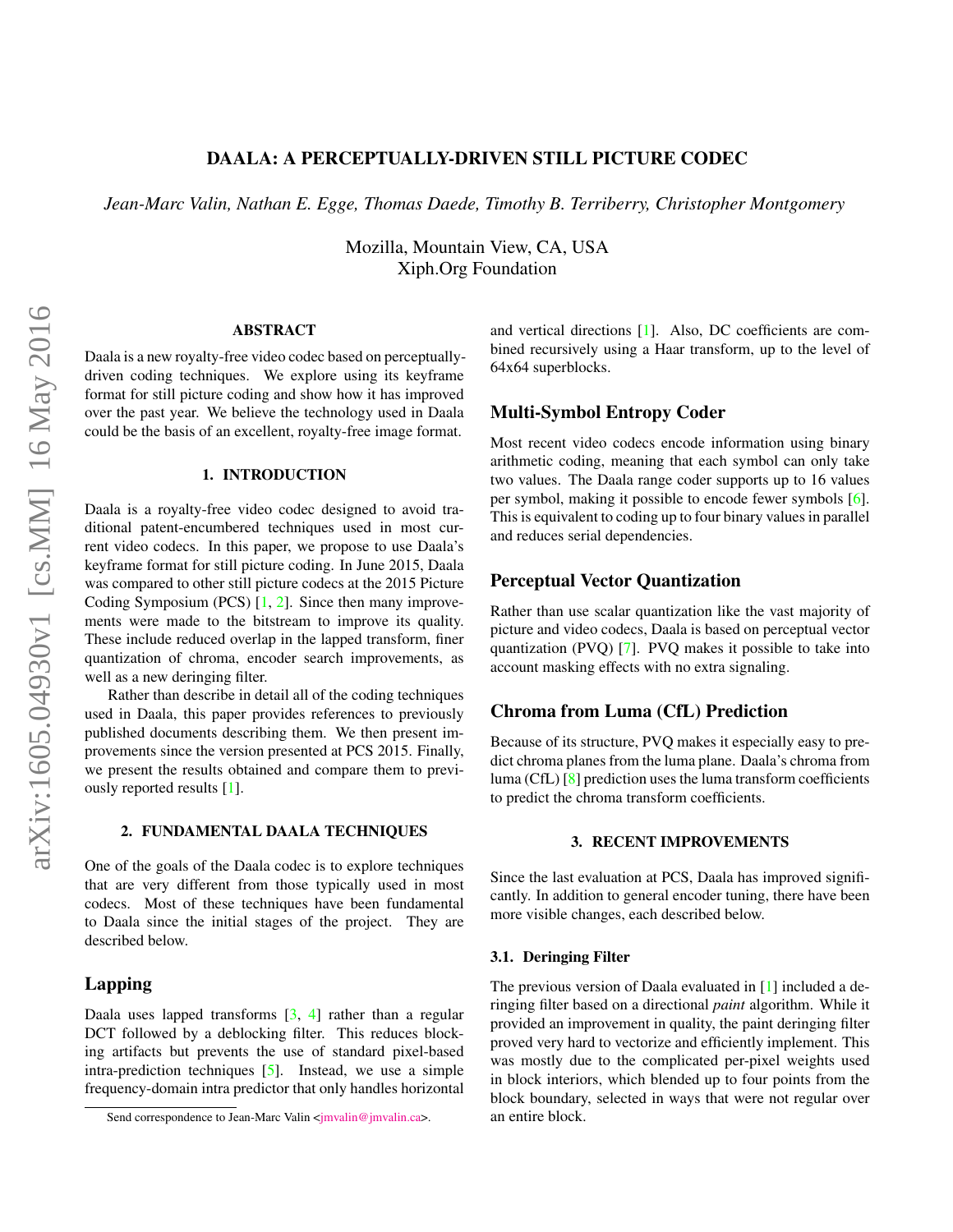In the current version of Daala, the paint deringing filter is replaced by a new directional deringing filter based on a conditional replacement filter [\[9,](#page-3-0) [5\]](#page-3-0). Let  $x(n)$  denote a 1dimensional signal and  $w_k$  denote filter tap weights, a linear finite impulse response (FIR) filter with unit DC response is defined as

$$
y(n) = \frac{1}{\sum_{k} w_k} \sum_{k} w_k x(n+k) , \qquad (1)
$$

which can alternatively be written as

$$
y(n) = x(n) + \frac{1}{\sum_{k} w_k} \sum_{k, k \neq 0} w_k [x(n+k) - x(n)]
$$
 (2)

The main advantage of expressing a filter in the form of Eq. (2) is that the normalization term  $\frac{1}{\sum_k w_k}$  can be approximated relatively coarsely without affecting the unit gain for DC. This makes it easy to use small integers for the weights  $w_k$ .

The disadvantage of linear filters for removing ringing artifacts is that they tend to also cause blurring. To reduce the amount of blurring, the conditional replacement filter used in Daala excludes the signal taps  $x(n + k)$  that would cause blurring and replaces them with  $x(n)$  instead. This is determined by whether  $x(n + k)$  differs from  $x(n)$  by more than a threshold  $T$ . The FIR filter in Eq.  $(2)$  then becomes a conditional replacement filter expressed as

$$
y(n) = x(n) + \frac{1}{\sum_{k} w_{k}} \sum_{k,k \neq 0} w_{k} R(x(n+k) - x(n), T)
$$
\n(3)

where

$$
R(x,T) = \begin{cases} x, & |x| < T \\ 0, & \text{otherwise} \end{cases}
$$
 (4)

To further reduce the risk of blurring the decoded image, the conditional replacement filter is applied along the main direction of the edges in each 8x8 block. The algorithm for finding directions is described in [\[9\]](#page-3-0) and is the same as the one previously used in the paint deringing filter. For each 8x8 block, it determines which of eight different directions best represents the content of the block. It can be efficiently implemented in SIMD. A 7-tap conditional replacement filter is applied in Daala for a single pixel in a 8x8 block. The process is repeated for each pixel in each block being filtered.

To reduce ringing in very smooth regions of the image, the filter is applied a second time to combine multiple output values of the first filter. The second filter is applied either vertically or horizontally – in the direction most orthogonal to the one used in the first filter. For example, for a 45-degree direction, the second filter would be applied vertically. The combined effect of the two filters is a separable deringing filter that covers a total of 35 pixel taps.

Fig. 1 shows the effect of the deringing filter on edges at low bitrate. For the impact on objective metrics, see Table [2](#page-2-0)



Fig. 1. Effect of the deringing filter at low bitrate. Top: without deringing. Bottom: with deringing.

in Section [4.](#page-2-0) An interactive demonstration of the deringing filter is also available  $[10]$ .

## 3.2. 64x64 DCT

Larger transform sizes generally provide better coding efficiency, particularly for HD and UHD content. Since the last subjective test  $[2]$ , Daala has added support for block sizes up to 64x64. When a 64x64 block is used in a keyframe, only the lower quadrant of coefficients is quantized and coded. This provides additional performance as regions where 64x64 blocks are used typically lack high frequency detail. This also makes it possible for a Daala based picture codec to use a lower complexity 64-point DCT which does not compute the upper 32 frequencies.

### 3.3. Reduced Lapping

Lapped transforms have complex interactions with variable transform sizes. In a previous version of Daala that used maximum lapping width for any given transform size, making block size decisions based on rate-distortion optimization (RDO) proved computationally intractable. This is why the lapping as implemented in [\[1\]](#page-2-0) was fixed at 8-point almost everywhere, with the exception that an 8x8 block being subdivided into four 4x4 blocks used 4-point lapping on the internal boundaries. This caused 4x4 transform blocks to have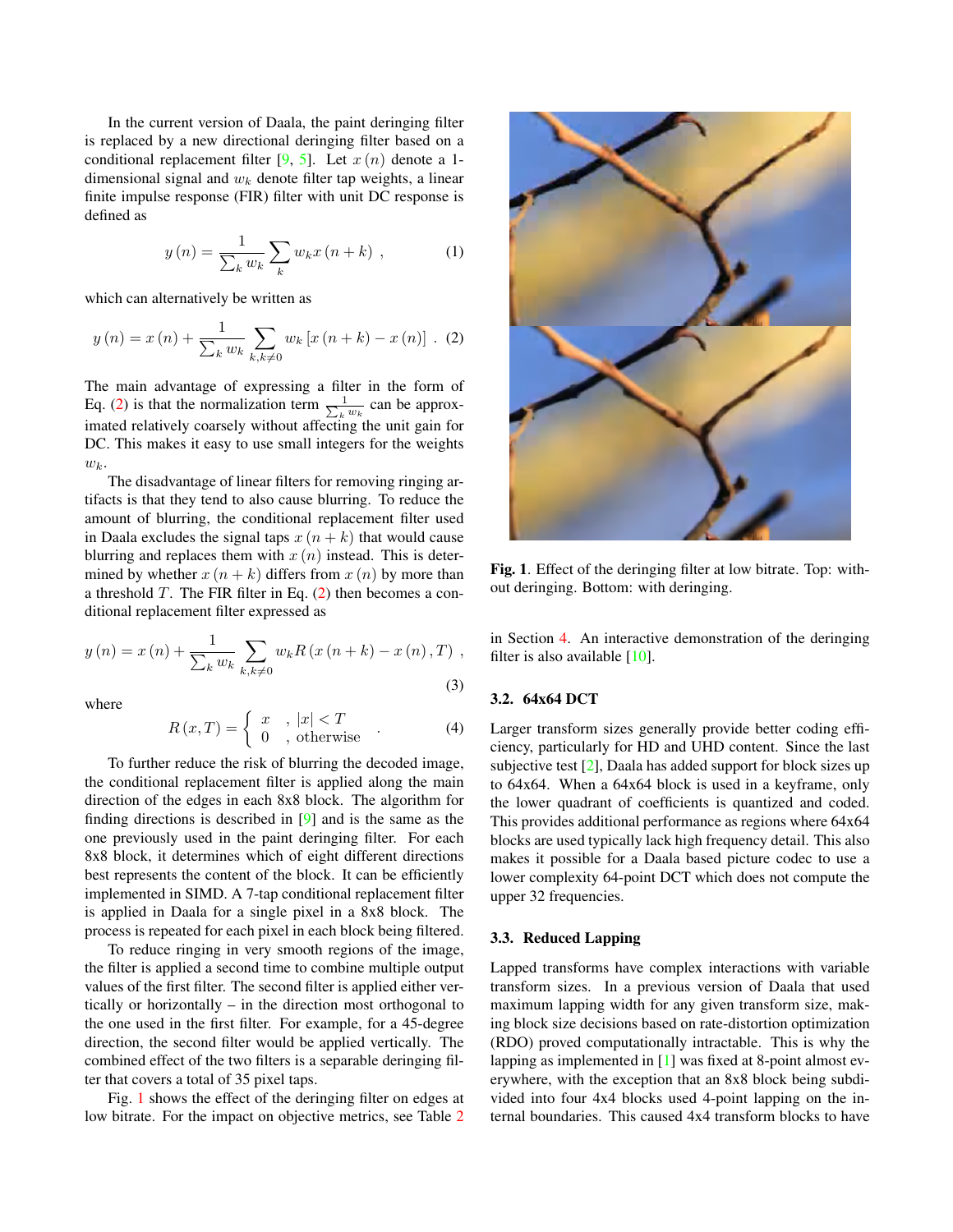<span id="page-2-0"></span>4-point lapping on two sides and 8-point lapping on the other two sides. The current version of Daala uses 4-point lapping on all block boundaries. Although it makes textures slightly worse and causes slightly more blocking artifacts, the ringing on edges is significantly reduced by using 4-point lapping.

#### 3.4. Reduced Overhead Entropy Coder

The original entropy coder in Daala is based on a multiplyfree algorithm described in [\[11\]](#page-3-0). We have replaced the piecewise linear integer mapping from that paper with a new mapping that has less approximation error. Using the notation from  $[11]$ , the new partition function is

$$
e = \max(2R - 3t, 0) \tag{5}
$$

$$
f(x, t, R) = x + \min(x, e)
$$

$$
+ \min\left(\left\lfloor\frac{\max(x - e, 0)}{2}\right\rfloor, R - t\right) \tag{6}
$$

This mapping is about three times as expensive to evaluate, but remains an order of magnitude less complex than a division and reduces the average overhead introduced by entropy coder by about 0.3%. While this is an acceptable trade-off for still picture coding, it may ultimately prove to be too expensive for real-time video to justify this reduction.

#### 3.5. Finer Chroma Quantization

Among the most visible artifacts from the Daala version in [1] are chroma quantization artifacts caused by the chroma quantization being coarser than luma quantization at all bitrates. Since then, the chroma quantizers have changed to be coarser than luma at high bitrate, but finer at low bitrate. Although this results in a significant improvement in visual quality, it obviously regresses all the commonly-used luma-only metrics.

### 4. RESULTS

Because of the changes in chroma quantization (Section 3.5), it is hard to show the recent improvements in Daala using objective metrics. For this reason, we will show metrics for the current version *minus* the chroma quantization changes. The PSNR, PSNR-HVS [\[12\]](#page-3-0), SSIM, and FAST-SSIM [\[13\]](#page-4-0) metrics are obtained using the *Are We Compressed Yet?*<sup>1</sup> testing infrastructure. A test set *subset1*<sup>2</sup> composed of 50 still images is compressed and the metrics averaged together<sup>3</sup>. Table 1 shows the recent improvements at low (0.05 to 0.2 bit/pixel), medium (0.2 to 0.5 bit/pixel), and high (0.5 to 1.0 bit/pixel) bitrate. Among the improvements listed in Section [3,](#page-0-0) the one with the largest impact on metrics is the deringing filter, as shown in Table 2.

<sup>3</sup>[https://github.com/tdaede/rd\\_tool](https://github.com/tdaede/rd_tool)

| Metric           | Low $(\%)$ | Medium $(\%)$ | High $(\%)$ |
|------------------|------------|---------------|-------------|
| <b>PSNR</b>      | $-6.3$     | $-6.9$        | $-7.9$      |
| <b>PSNR-HVS</b>  | -6.7       | $-6.6$        | $-6.3$      |
| <b>SSIM</b>      | -4.8       | $-5.3$        | $-6.5$      |
| <b>FAST-SSIM</b> | $-2.4$     | -22           | -0.6        |

Table 1. Bjøntegaard-delta [\[14\]](#page-4-0) rate between the version of Daala presented in [1] and the current version on the *subset1* test set. Lower is better.

| Metric           | Low $(\%)$ | Medium $(\% )$ | High $(\%)$ |
|------------------|------------|----------------|-------------|
| <b>PSNR</b>      | $-3.6$     | $-3.0$         | $-1.7$      |
| <b>PSNR-HVS</b>  | $-2.9$     | $-2.2$         | $-0.9$      |
| <b>SSIM</b>      | $-1.5$     | $-1.6$         | $-1.0$      |
| <b>FAST-SSIM</b> | +2.7       | $+3.4$         | $+3.4$      |

Table 2. Bjøntegaard-delta rate impact of the deringing filter on the *subset1* test set. Lower is better.

Fig. [2](#page-3-0) shows the visual improvement on the picture that was the most problematic  $[5]$  for Daala in  $[2]$ . Both the reduction in deringing (due to deringing and reduced lapping) and the reduction in chroma artifacts (due to finer chroma quantization) are visible.

Fig. [3](#page-3-0) shows the PSNR-HVS rate distortion performance of Daala compared to JPEG (libjpeg-turbo [\[15\]](#page-4-0) and mozjpeg [\[16\]](#page-4-0)), WebP [\[17\]](#page-4-0), x264 [\[18\]](#page-4-0), and BPG (HEVC) [\[19\]](#page-4-0), using PSNR-HVS for *subset1*. The default compression parameters were used with all codecs with the exception of x264 which used the command line: -preset placebo -crf=. Subjective results from the Image Compression Grand Challenge at ICIP 2016 will provide more information on the perceptual quality of Daala as compared to other codecs.

#### 5. FUTURE WORK

The Daala bit-stream has not been frozen yet, so it is still being improved. Among the recent features not demonstrated here are support for image bit depths up to 12 bits, as well as a special coding tool for non-photographic computer-generated images [\[20\]](#page-4-0), which are generally better compressed with pixel prediction than block-based transform coding. However, some features such as metadata support and lossless RGB are still missing.

#### 6. REFERENCES

[1] N. E. Egge, J.-M. Valin, T. B. Terriberry, T. Daede, and C. Montgomery, "Using Daala intra frames for still picture coding," in *Proceedings of Picture Coding Symposium*, 2015.

<sup>1</sup><https://arewecompressedyet.com/>

<sup>2</sup>[https://people.xiph.org/~tterribe/daala/](https://people.xiph.org/~tterribe/daala/subset1-y4m.tar.gz) [subset1-y4m.tar.gz](https://people.xiph.org/~tterribe/daala/subset1-y4m.tar.gz)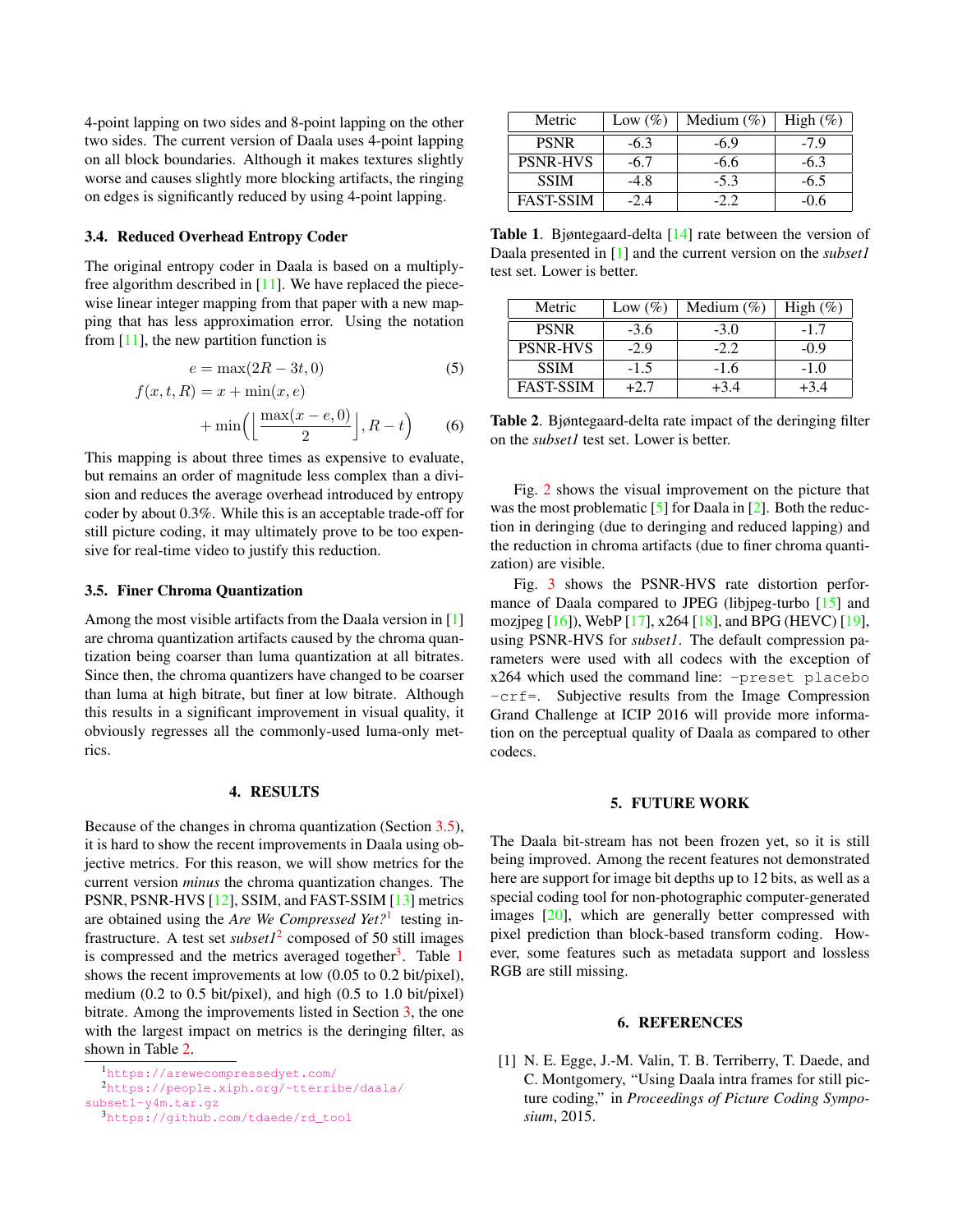<span id="page-3-0"></span>

Fig. 2. Compressing the "bike" image at 0.25 bit/pixel. Left: Previous results presented in [2]. Right: current result.



Fig. 3. Rate-distortion comparison between different codecs using PSNR-HVS on *subset1*.

- [2] "Picture Coding Symposium 2015 feature event: Evaluation of current and future image compression technologies," <http://www.pcs2015.org/>.
- [3] Henrique S. Malvar and David H. Staelin, "The LOT: Transform coding without blocking effects.," *IEEE Trans. Acoustics, Speech, and Signal Processing*, vol. 37, no. 4, pp. 553–559, 1989.
- [4] T.D. Tran, Jie Liang, and Chengjie Tu, "Lapped transform via time-domain pre- and post-filtering," *Signal Processing, IEEE Transactions on*, vol. 51, no. 6, pp. 1557–1571, June 2003.
- [5] T. J. Daede, N. E. Egge, J.-M. Valin, G. Martres, and T. B. Terriberry, "Daala: A perceptually-driven next generation video codec," arXiv:1603.03129

[cs.MM] [http://arxiv.org/abs/1603.](http://arxiv.org/abs/1603.03129) [03129](http://arxiv.org/abs/1603.03129), 2016.

- [6] T. B. Terriberry, "Coding tools for a next generation video codec," [https://tools.ietf.org/](https://tools.ietf.org/html/draft-terriberry-codingtools-02) [html/draft-terriberry-codingtools-02](https://tools.ietf.org/html/draft-terriberry-codingtools-02), 2015.
- [7] J.-M. Valin and T. B. Terriberry, "Perceptual vector quantization for video coding," in *Proceedings of SPIE Visual Information Processing and Communication*, 2015, vol. 9410, pp. 941009–941009– 11, arXiv:1602.05209 [cs.MM] [http://](http://arxiv.org/abs/1602.05209) [arxiv.org/abs/1602.05209](http://arxiv.org/abs/1602.05209).
- [8] N. E. Egge. and J.-M. Valin, "Predicting chroma from luma with frequency domain intra prediction," in *Proceedings of SPIE Visual Information Processing and Communication*, 2015, vol. 9410, pp. 941008–941008– 10, arXiv:1603.03482 [cs.MM] [http://](http://arxiv.org/abs/1603.03482) [arxiv.org/abs/1603.03482](http://arxiv.org/abs/1603.03482).
- [9] J.-M. Valin, "The Daala directional deringing filter," arXiv:1602.05975 [cs.MM] [http://](http://arxiv.org/abs/1602.05975) [arxiv.org/abs/1602.05975](http://arxiv.org/abs/1602.05975), 2016.
- [10] J.-M. Valin, "A deringing filter for daala... and beyond," [https://people.xiph.org/~jm/](https://people.xiph.org/~jm/daala/deringing_demo/) [daala/deringing\\_demo/](https://people.xiph.org/~jm/daala/deringing_demo/), 2016.
- [11] Lang Stuiver and Alistair Moffat, "Piecewise integer mapping for arithmetic coding," in *Data Compression Conference, 1998. DCC'98. Proceedings*. IEEE, 1998, pp. 3–12.
- [12] N. Ponomarenko, F. Silvestri, K.Egiazarian, M. Carli, and V. Lukin, "On between-coefficient contrast mask-